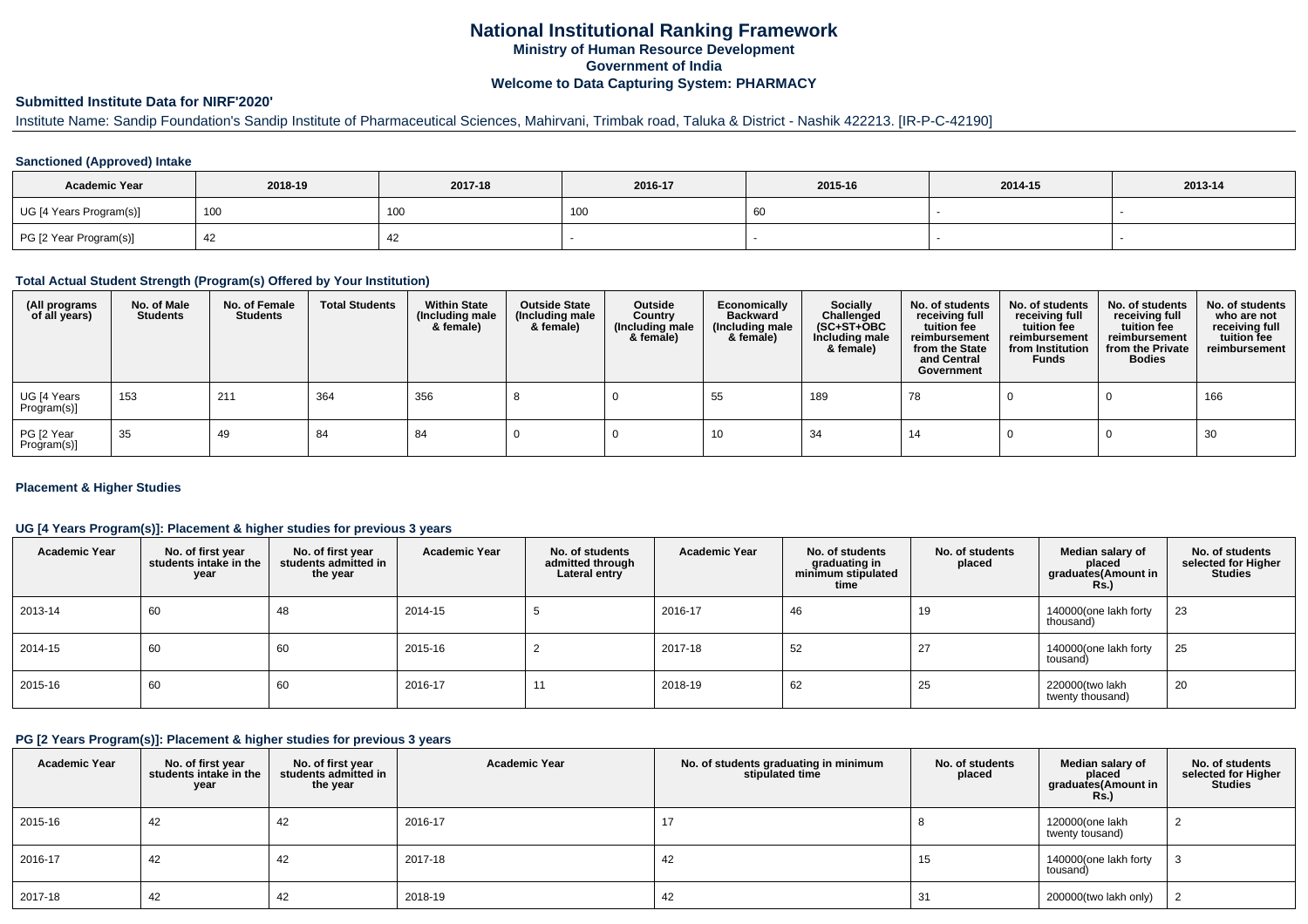#### **Ph.D Student Details**

| Ph.D (Student pursuing doctoral program till 2017-18; Students admitted in the academic year 2018-19 should not be entered here.) |         |                       |         |  |  |  |  |
|-----------------------------------------------------------------------------------------------------------------------------------|---------|-----------------------|---------|--|--|--|--|
|                                                                                                                                   |         | <b>Total Students</b> |         |  |  |  |  |
| Full Time                                                                                                                         |         |                       |         |  |  |  |  |
| Part Time                                                                                                                         |         |                       |         |  |  |  |  |
| No. of Ph.D students graduated (including Integrated Ph.D)                                                                        |         |                       |         |  |  |  |  |
|                                                                                                                                   | 2018-19 | 2017-18               | 2016-17 |  |  |  |  |
| Full Time                                                                                                                         |         |                       |         |  |  |  |  |
| Part Time                                                                                                                         |         |                       |         |  |  |  |  |

# **Financial Resources: Utilised Amount for the Capital expenditure for previous 3 years**

| <b>Academic Year</b>                                                                                 | 2018-19                                                             | 2017-18                                                            | 2016-17                                                           |  |  |  |  |  |  |
|------------------------------------------------------------------------------------------------------|---------------------------------------------------------------------|--------------------------------------------------------------------|-------------------------------------------------------------------|--|--|--|--|--|--|
|                                                                                                      | <b>Utilised Amount</b>                                              | <b>Utilised Amount</b>                                             | <b>Utilised Amount</b>                                            |  |  |  |  |  |  |
| Annual Capital Expenditure on Academic Activities and Resources (excluding expenditure on buildings) |                                                                     |                                                                    |                                                                   |  |  |  |  |  |  |
| Library                                                                                              | 38540 (Thirty Eight Thousand Five Hundred Forty)                    | 148572 (One Lakh Forth Eight Thousand Five Hundred<br>Seventy Two) | 610697 (Six Lakh Ten Thousand Six Hundred Ninety Seven)           |  |  |  |  |  |  |
| New Equipment for Laboratories                                                                       | 211640 (Two Lakh Eleven Thousand Six Hundred Forty)                 | 2053406 (Twenty Lakh Fifty Three Thousand Four Hundred<br>Six)     | 1089770 (Ten Lakh Eighty Nine Thousand Seven Hundred<br>Seventy)  |  |  |  |  |  |  |
| Other expenditure on creation of Capital Assets (excluding<br>expenditure on Land and Building)      | 2826406 (Twenty Eight Lakh Twenty Six Thousand Four<br>Hundred Six) | 6703087 (Sixty Seven Lakh Three Thousand Eighty Seven)             | 1175305 (Eleven Lakh Seventy Five Thousand Three Hundred<br>Five) |  |  |  |  |  |  |

### **Financial Resources: Utilised Amount for the Operational expenditure for previous 3 years**

| <b>Academic Year</b>                                                                                                                                                                            | 2018-19                                                                               | 2017-18                                                                            | 2016-17                                                             |  |  |  |  |  |
|-------------------------------------------------------------------------------------------------------------------------------------------------------------------------------------------------|---------------------------------------------------------------------------------------|------------------------------------------------------------------------------------|---------------------------------------------------------------------|--|--|--|--|--|
|                                                                                                                                                                                                 | <b>Utilised Amount</b>                                                                | <b>Utilised Amount</b>                                                             | <b>Utilised Amount</b>                                              |  |  |  |  |  |
| <b>Annual Operational Expenditure</b>                                                                                                                                                           |                                                                                       |                                                                                    |                                                                     |  |  |  |  |  |
| Salaries (Teaching and Non Teaching staff)                                                                                                                                                      | 24673283 (Two Crore Forty Six Lakh Seventy Three Thousand<br>Two Hunded Eighty Three) | 24449592 (Two Crore Forty Four Lakh Forty Nine Thousand<br>Five Hunded Ninety Two) | 15115600 (One Crore Fifty One Lakh Fifteen Thousand Six<br>Hundred) |  |  |  |  |  |
| Maintenance of Academic Infrastructure or consumables and<br>other running expenditures (excluding maintenance of hostels<br>and allied services, rent of the building, depreciation cost, etc) | 2760920 (Twenty Seven Lakh Sixty Thousand Nine Hundred<br>Twenty)                     | 300919 (Three Lakh Nine Hundred Nineteen)                                          | 161621 (One Lakh Sixty One Thousand Six Hundred Twenty<br>One)      |  |  |  |  |  |
| Seminars/Conferences/Workshops                                                                                                                                                                  | 5250 (Five Thousand Two Hunred Fifty)                                                 | 18391 (Eighteeen Thousand Three Hundred Ninety one)                                | 0 (Zero)                                                            |  |  |  |  |  |

**IPR**

| Calendar year            | 2018 | 2017 | 2016 |
|--------------------------|------|------|------|
| No. of Patents Published |      |      |      |
| No. of Patents Granted   |      |      |      |

## **Sponsored Research Details**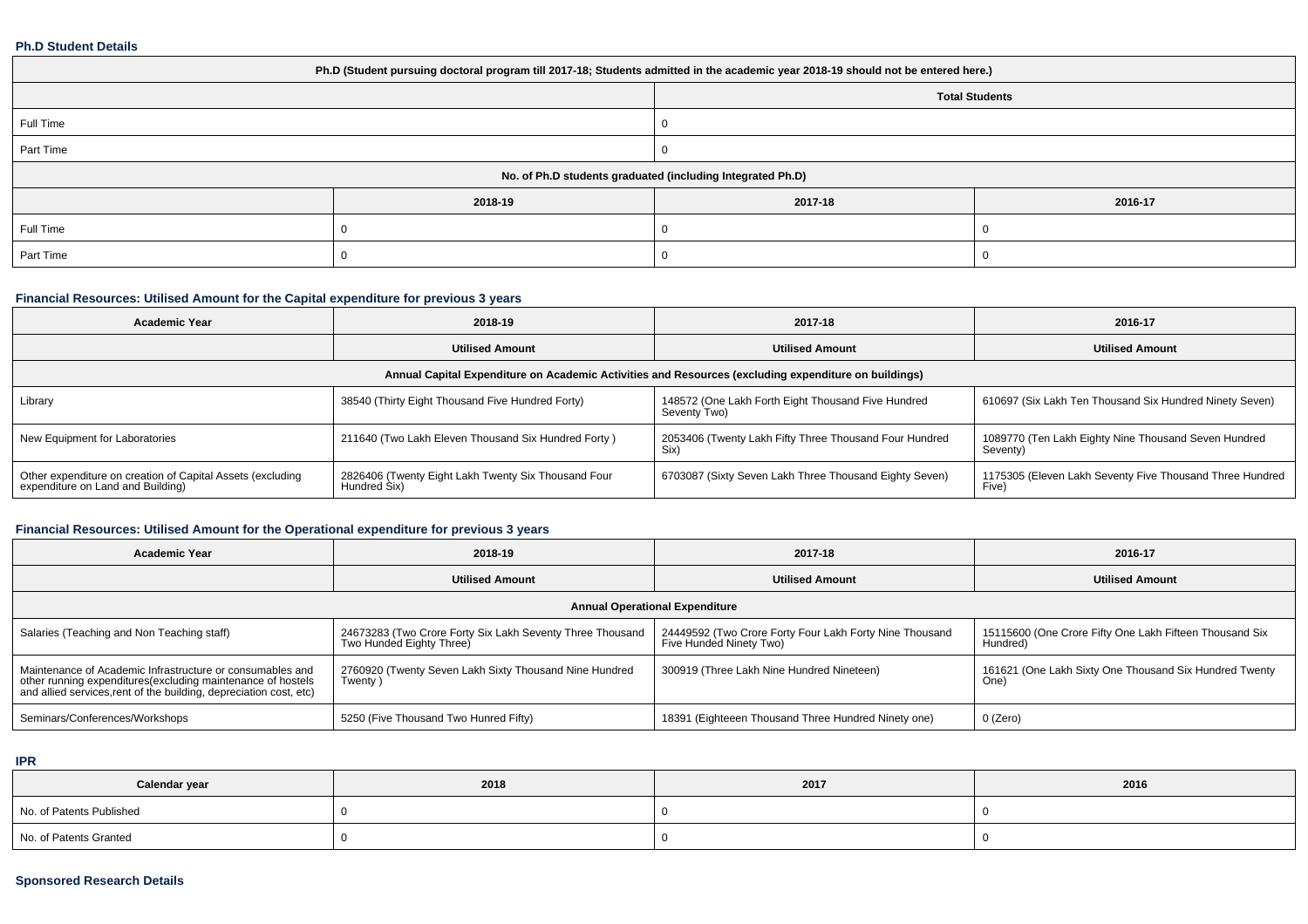| <b>Financial Year</b>                    | 2018-19 | 2017-18 | 2016-17 |
|------------------------------------------|---------|---------|---------|
| Total no. of Sponsored Projects          |         |         |         |
| Total no. of Funding Agencies            |         |         |         |
| Total Amount Received (Amount in Rupees) |         |         |         |
| Amount Received in Words                 | Zero    | Zero    | Zero    |

# **Consultancy Project Details**

| <b>Financial Year</b>                    | 2018-19 | 2017-18 | 2016-17 |
|------------------------------------------|---------|---------|---------|
| Total no. of Consultancy Projects        |         |         |         |
| Total no. of Client Organizations        |         |         |         |
| Total Amount Received (Amount in Rupees) |         |         |         |
| Amount Received in Words                 | Zero    | Zero    | Zero    |

### **PCS Facilities: Facilities of physically challenged students**

| 1. Do your institution buildings have Lifts/Ramps?                                                                                                        | Yes, more than 80% of the buildings |
|-----------------------------------------------------------------------------------------------------------------------------------------------------------|-------------------------------------|
| 2. Do your institution have provision for walking aids, includingwheelchairs and transportation from one building to another for<br>handicapped students? | Yes                                 |
| 3. Do your institution buildings have specially designed toilets for handicapped students?                                                                | Yes, more than 80% of the buildings |

#### **Awards Details**

| 1. How many faculty member of your institution have received highly reputed national/international awards/recognition from central<br>government agencies in the previous academic year 2018-19 |                     |                      |                                                                                                                |                                              |                                          |                            |                                      |                               |                              |
|-------------------------------------------------------------------------------------------------------------------------------------------------------------------------------------------------|---------------------|----------------------|----------------------------------------------------------------------------------------------------------------|----------------------------------------------|------------------------------------------|----------------------------|--------------------------------------|-------------------------------|------------------------------|
| Srno                                                                                                                                                                                            | Name of the Faculty | Name of the Award    | Name of the Central<br>government<br>agency/international<br>agencies from where<br>award has been<br>received | <b>Address of the</b><br>Agency giving award | <b>Contact Email ID of</b><br>the Agency | Year of receiving<br>award | Email ID of the<br>faculty           | Contact no. of the<br>faculty | Is it<br>Fellowship?(Yes/No) |
|                                                                                                                                                                                                 | Dr Anil G Jadhav    | Best Director Award  | <b>Education Expo TV</b>                                                                                       | Mumbai                                       | info@educationexpo.tv                    | 2017                       | principal@sandipphar<br>macy.org     | 9158886004                    | No                           |
|                                                                                                                                                                                                 | Mrs Sandhya L Borse | Shikshak Shree Award | Anatarrashtriya<br>Samarasata Manch                                                                            | Indo Nepal<br>Samarasata Manch<br>New Delhi  | indonepalsamrasta@q<br>mail.com          | 2018                       | sandhya.borse@sandi<br>ppharmacy.org | 8007122655                    | No                           |
| 2. How many students of your institution have won international awards in the previous academic year 2018-19                                                                                    |                     |                      |                                                                                                                |                                              |                                          |                            |                                      |                               |                              |

#### **Accreditation**

### **NBA Accreditation**

| 1. Does vour institute have a valid NBA Accreditation? | NO |
|--------------------------------------------------------|----|
|--------------------------------------------------------|----|

# **Village Adoption**

| Have your institute adopted any village under Unnat Bharat Scheme? | YH |
|--------------------------------------------------------------------|----|
|--------------------------------------------------------------------|----|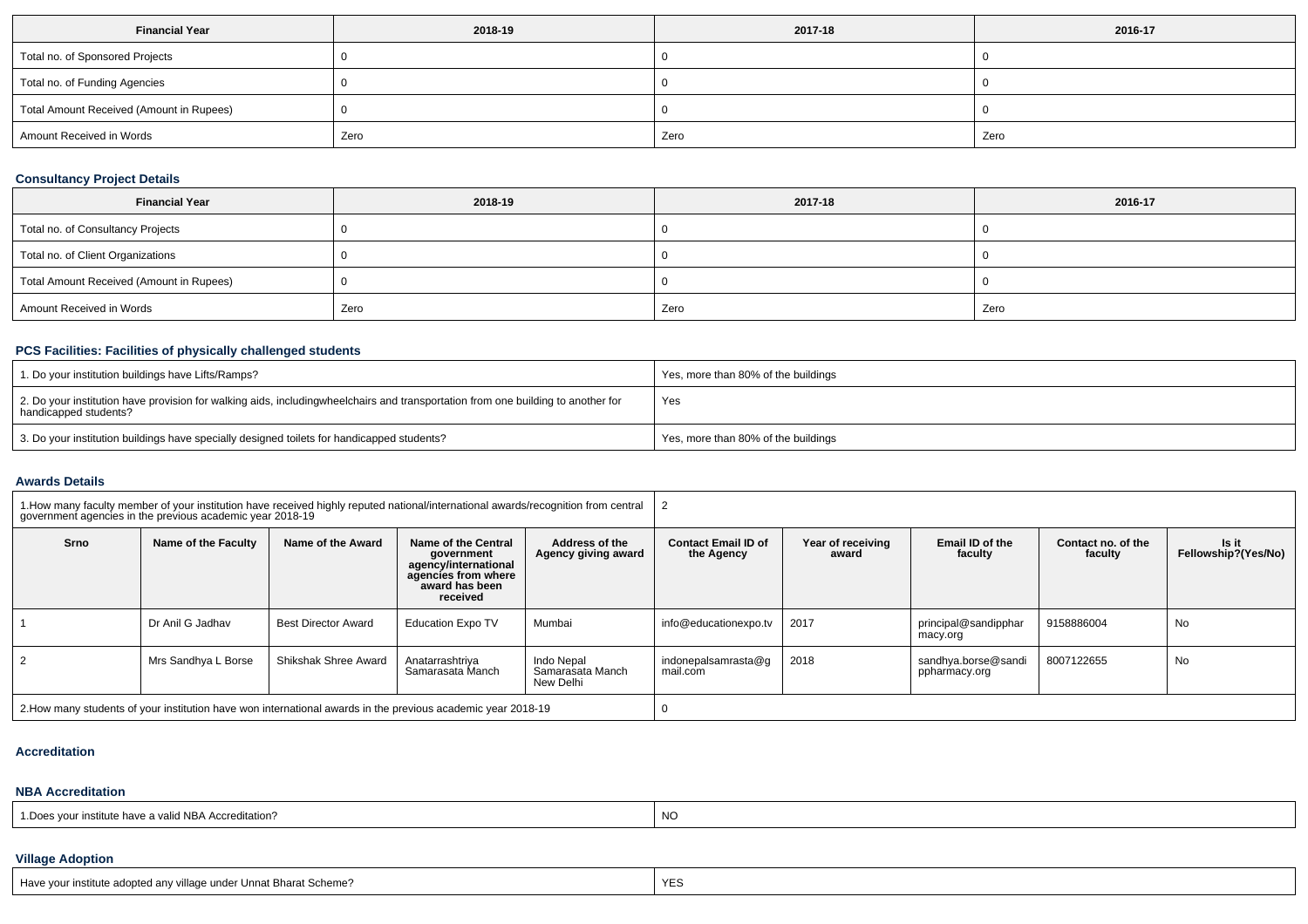## **Faculty Details**

| Srno           | Name                                  | Age | Designation                                         | Gender | Qualification         | <b>Experience (In</b><br>Months) | <b>Is Associated</b><br><b>Last Year</b> | <b>Currently<br/>working with<br/>institution?</b> | <b>Joining Date</b> | <b>Leaving Date</b>      | <b>Association type</b> |
|----------------|---------------------------------------|-----|-----------------------------------------------------|--------|-----------------------|----------------------------------|------------------------------------------|----------------------------------------------------|---------------------|--------------------------|-------------------------|
|                | Dr Anil Govindrao<br>Jadhav           | 41  | Dean / Principal /<br>Director / Vice<br>Chancellor | Male   | Ph.D                  | 226                              | Yes                                      | Yes                                                | 16-11-2015          | ä.                       | Regular                 |
| $\overline{2}$ | Mr Atul Rupchand<br>Bendale           | 35  | Assistant<br>Professor                              | Male   | Master of<br>Pharmacy | 162                              | Yes                                      | Yes                                                | 03-01-2016          | $\overline{a}$           | Regular                 |
| 3              | Miss Priya Patil                      | 28  | Assistant<br>Professor                              | Female | M. Pharm              | 48                               | Yes                                      | Yes                                                | 01-03-2016          | ÷.                       | Regular                 |
| 4              | Mr Rajendra<br>Mogal                  | 34  | Assistant<br>Professor                              | Male   | M. Pharm              | 96                               | Yes                                      | Yes                                                | 05-06-2012          | $\overline{a}$           | Regular                 |
| 5              | Mrs Vaishali<br>Dattatraya<br>Naphade | 31  | Assistant<br>Professor                              | Female | M. Pharm              | 72                               | Yes                                      | Yes                                                | 01-03-2016          | $\overline{\phantom{a}}$ | Regular                 |
| 6              | Mrs Shweta<br>Shaileshkumar<br>Gedam  | 30  | Assistant<br>Professor                              | Female | M. Pharm              | 96                               | Yes                                      | Yes                                                | 06-09-2011          | $\overline{a}$           | Regular                 |
| $\overline{7}$ | Mrs Swati Gokul<br>Talele             | 42  | Assistant<br>Professor                              | Female | Master of<br>Pharmacy | 216                              | Yes                                      | Yes                                                | 16-08-2012          | u.                       | Regular                 |
| 8              | Mr Vasim<br>Taslimkhan<br>Pathan      | 30  | Assistant<br>Professor                              | Male   | Master of<br>Pharmacy | 77                               | Yes                                      | Yes                                                | 08-12-2014          | ÷.                       | Regular                 |
| 9              | Mrs Ashwini<br>Shelke                 | 31  | Assistant<br>Professor                              | Female | Master of<br>Pharmacy | 60                               | Yes                                      | Yes                                                | 14-01-2016          | $\overline{\phantom{a}}$ | Regular                 |
| 10             | Mrs Rupali S<br><b>Dhikale</b>        | 32  | Assistant<br>Professor                              | Female | M. Pharm              | 60                               | Yes                                      | Yes                                                | 03-10-2017          | $\overline{\phantom{a}}$ | Regular                 |
| 11             | Dr Laxmikant<br><b>Bansilal Borse</b> | 37  | Associate<br>Professor                              | Male   | Doctor of<br>Pharmacy | 156                              | Yes                                      | Yes                                                | 20-07-2017          | $\overline{a}$           | Regular                 |
| 12             | Mrs Sandhya<br>Laxmikant Borse        | 34  | Assistant<br>Professor                              | Female | Master of<br>Pharmacy | 120                              | Yes                                      | Yes                                                | 08-08-2017          | ÷.                       | Regular                 |
| 13             | Mrs Ashwini<br>Ashok Bacchav          | 31  | Assistant<br>Professor                              | Female | Master of<br>Pharmacy | 36                               | Yes                                      | Yes                                                | 02-12-2016          | ä.                       | Regular                 |
| 14             | Mrs Dhanashri<br>Madhukar<br>Bacchav  | 33  | Assistant<br>Professor                              | Female | Master of<br>Pharmacy | 36                               | Yes                                      | Yes                                                | 20-01-2017          | ÷.                       | Regular                 |
| 15             | Mrs Swapnali<br>Ashish Patil          | 41  | Assistant<br>Professor                              | Female | Master of<br>Pharmacy | 36                               | Yes                                      | Yes                                                | 10-06-2019          | $\overline{\phantom{a}}$ | Regular                 |
| 16             | Ms Akshada Atul<br><b>Bakilwal</b>    | 26  | Assistant<br>Professor                              | Female | Master of<br>Pharmacy | 24                               | Yes                                      | Yes                                                | 29-01-2018          | ÷.                       | Regular                 |
| 17             | Ms Meghawati<br>Raosaheb Badwar       | 28  | Assistant<br>Professor                              | Female | Master of<br>Pharmacy | 24                               | Yes                                      | Yes                                                | 09-07-2018          | $\overline{a}$           | Adhoc /<br>Contractual  |
| 18             | Mr Dattatraya<br>Madhukar Shinkar     | 34  | Assistant<br>Professor                              | Male   | Master of<br>Pharmacy | 132                              | Yes                                      | Yes                                                | 01-02-2019          | $\overline{\phantom{a}}$ | Regular                 |
| 19             | Ms Gitanjali<br>Shivaji Bhatjire      | 24  | Assistant<br>Professor                              | Female | Master of<br>Pharmacy | 12                               | No                                       | Yes                                                | 08-07-2019          | ÷.                       | Adhoc /<br>Contractual  |